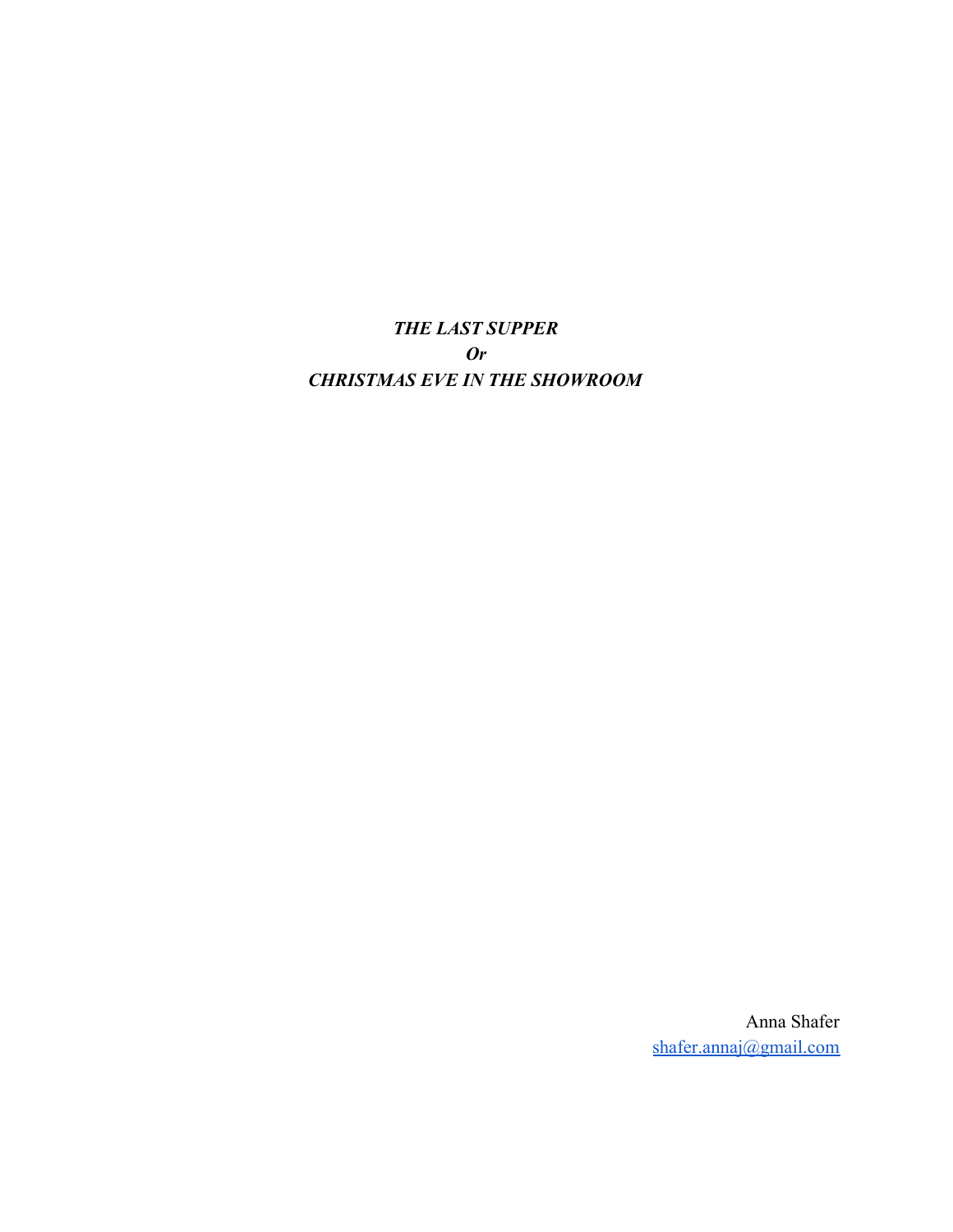# *CHARACTER BREAKDOWN*

EDEN: Late 20s, maybe early 30s. Any ethnicity. Preferably portrayed by a non-binary or gender nonconforming actor.

Eden looks like no one you have ever met, and at the same time, everyone you have ever known. Their face shifts every few moments, never existing long enough to quite place. They are your mother, your brother, your neighbor, your childhood best friend, the elderly man you sat next to on the bus, your favorite local news anchor, Jesus Christ, the celebrity on the cover of *People Magazine*, the person you see walking their dog past your house every morning, that woman who you said "Bless you" to after she sneezed in the supermarket. Sometimes, they are you.

# *SETTING*

The dining room section of an IKEA showroom. It is Christmas Eve of the year 2022.

# *A NOTE TO THE READER*

A "--" indicates a pause.

Any mention of year is to be pronounced as two double-digit numbers. (For example, 2021 would be pronounced "twenty twenty-one" as opposed to "two-thousand and twenty-one.")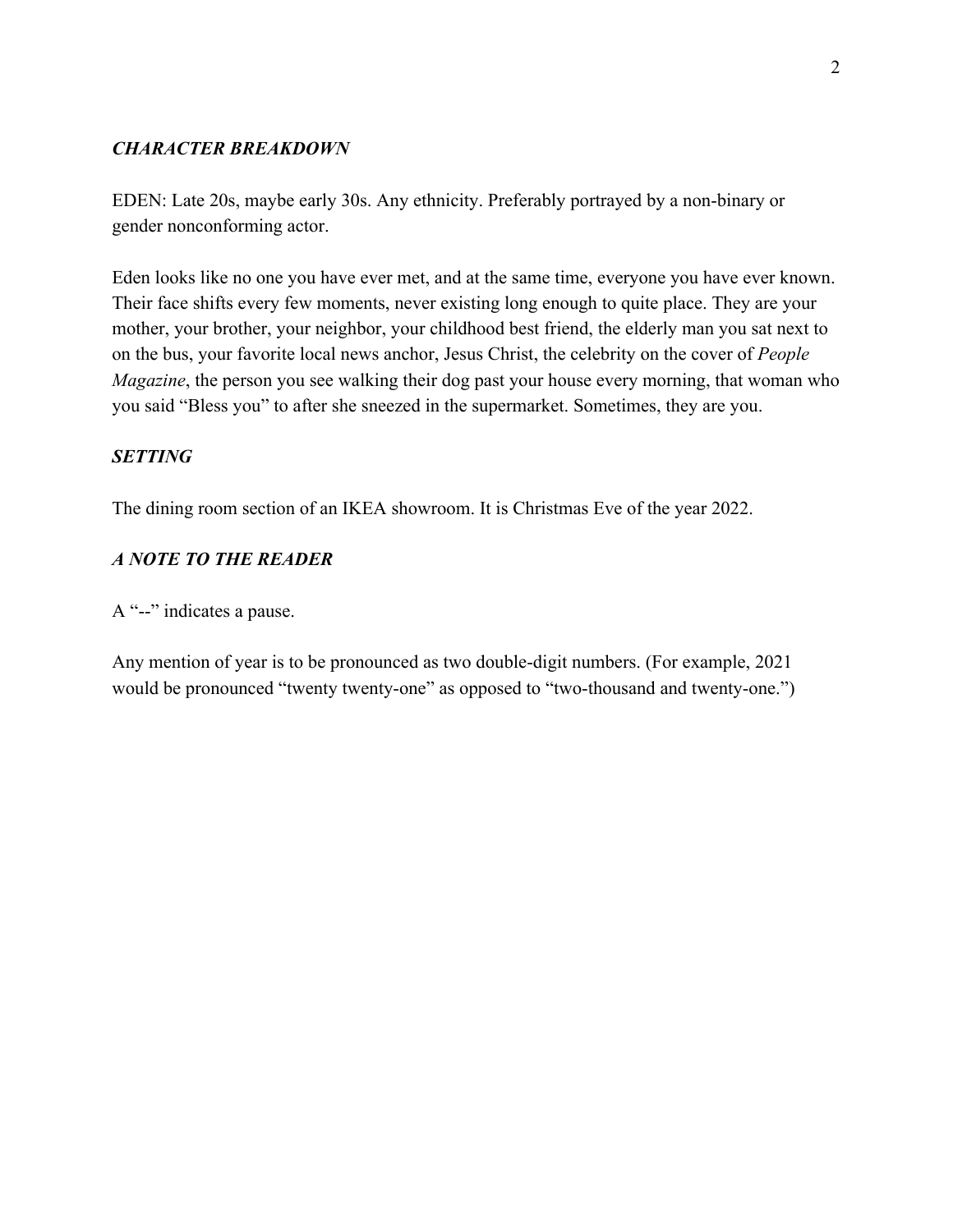*Christmas Eve 2022. Lights up on the dining room section of an IKEA showroom. The modern wood table is laden with lit candles, an extravagant charcuterie board, and wine glasses at various stages of fullness. EDEN enters, wearing hospital scrubs and a frilly apron straight out of the 1950s. They are speaking to someone we cannot see.*

#### EDEN

Aaaaaaaand here is the dining room!

Thank you!

--

--

No, seriously, thank you.

After all the time and money we poured into this place…you just can't imagine.

We just loved the refurbished wood look.

And those benches are made from the pews at Old St. Christopher's!

Remember when it burned down?

God that was awful.

Such a sin.

But yes, those are the *real pews*.

Can you believe it?

Totally remodeled.

Can't even recognize them.

--

(*Gesturing to the empty seat at the head of the table*) Of course you remember my partner, Riley. (*Indicating the following empty seats in order*) And this is Dakota, Lennon, Branch, Sawyer, Fin, Jules, and - I can't remember, Have you met Lake? You have, right? -- Yes, yes, yes, I remember now.

Halloween of 2019, right?

--

Goodness me, how time passes.

I mean if it weren't for the holidays, I wouldn't even be able to tell you what day it is.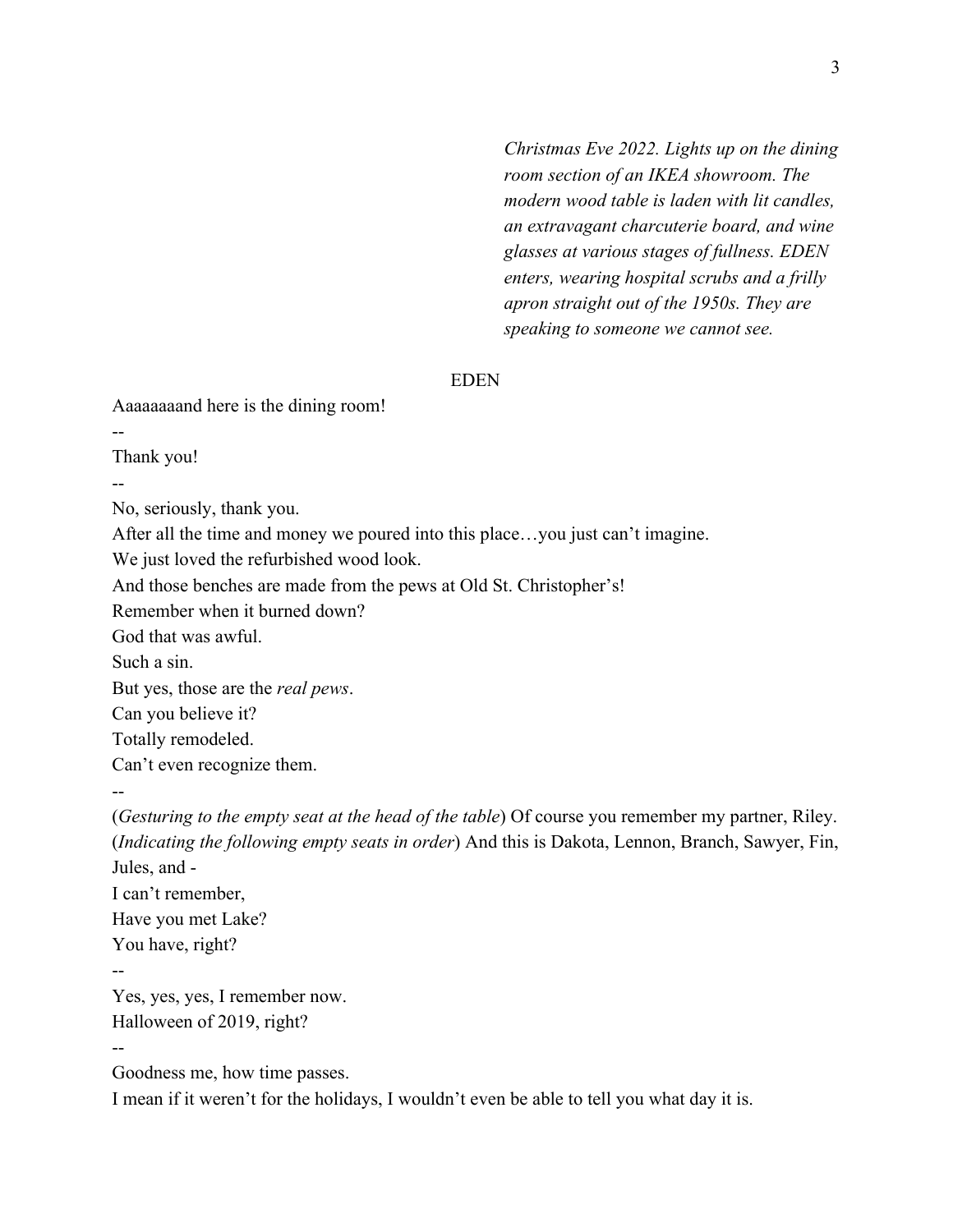What a world we live in

*An awkward pause.*

### EDEN (CONT'D)

OH my god, Where are my manners? Let me take your coat. Goodness, I'm so embarrassed, whisking you off for a tour like that when you're barely even through the door! (*Looking to "Riley" and laughing)* Riley, would you look at me? I'm a mess! Christmas jitters I suppose. Please Take a seat, take a seat!

> *EDEN grabs a bottle of red wine from a chic-looking drinks trolley in the corner.*

#### EDEN (CONT'D)

Is red okay?

You sure?

We've got white, too, and rose and sparkling and everything. I could fix you something harder too! We've got it all!

--

--

Oh my goodness, no, it's absolutely no trouble at all! No, no, no no no No, don't be silly, I'm happy to. I haven't had a proper martini in ages. How do you take it? -- With a twist? WAIT!

No. Let me surprise you. I have a knack for these things. Riley was just saying to me the other day that I have a knack for these things,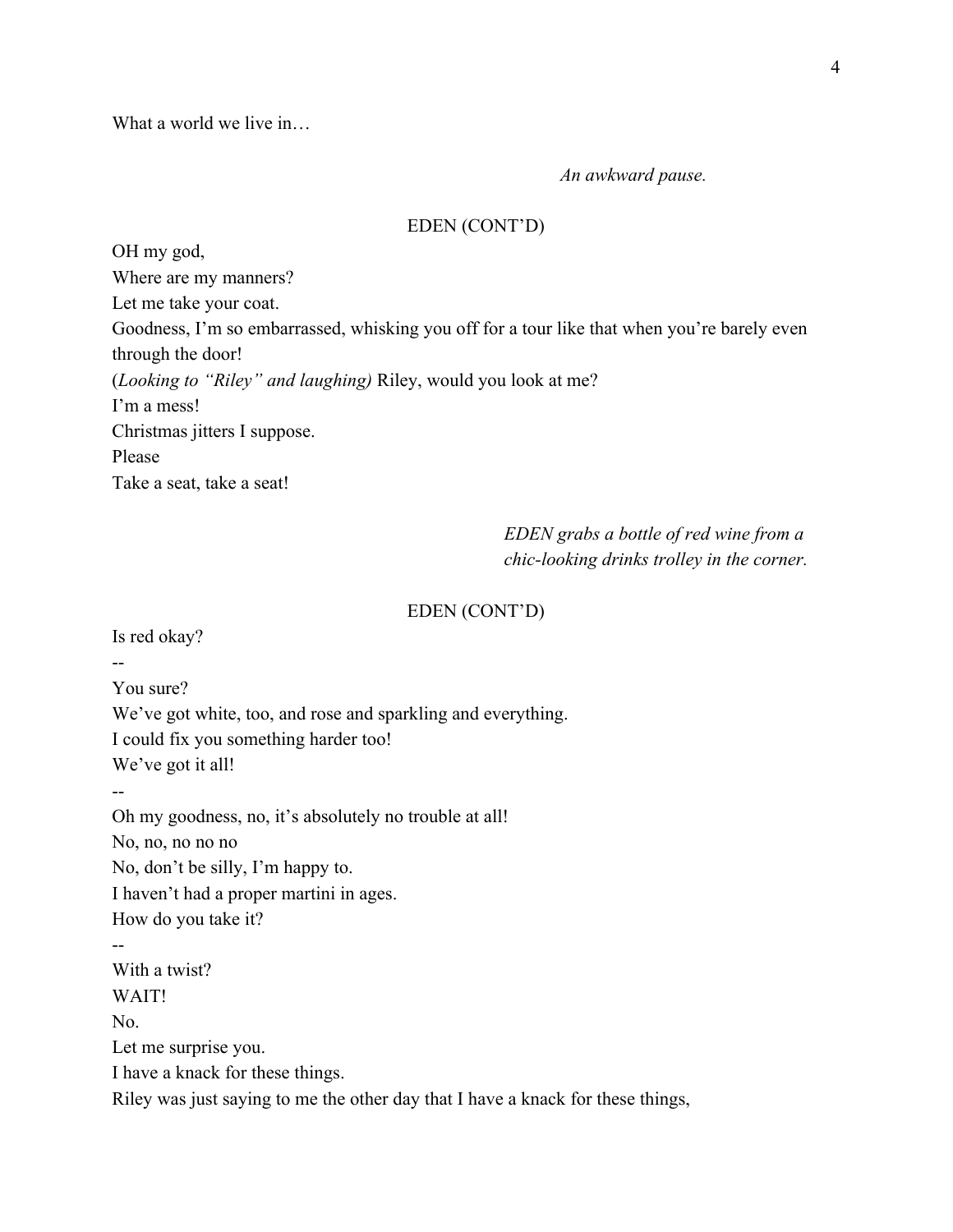*EDEN returns to the drinks trolley and begins meticulously preparing a martini. This should take some time, at least a full two minutes, but maybe more. EDEN calls over their shoulder from the drinks trolly, continuing the conversation.*

### EDEN (CONT'D)

You know, this is our first time hosting? Last year we were at my mother's of course.

(*Indicating "Sawyer"*) What's that?

Oh, yes, yes, yes

--

--

--

Yes, sorry, I just couldn't hear you over the glassware. Yes, she had that unfortunate-looking thing until the very end! God, just the sight of that dog always used to make me laugh. Just laugh and laugh and laugh.

> *EDEN, still standing at the drinks trolley begins laughing. At first, it is just a giggle, but then it turns into something more violent. The sound is jarring, wild and truly uncontained. The laughter turns into sobs. After a minute of this, EDEN collects themself, wipes their eyes on a cocktail napkin, and turns back to the table, holding the martini. The finished product is perfect.*

### EDEN (CONT'D)

 $My, I'm...$ I'm so sorry. I'm so embarrassed. I hate to admit that happens from time to time. Just remembering everything…

5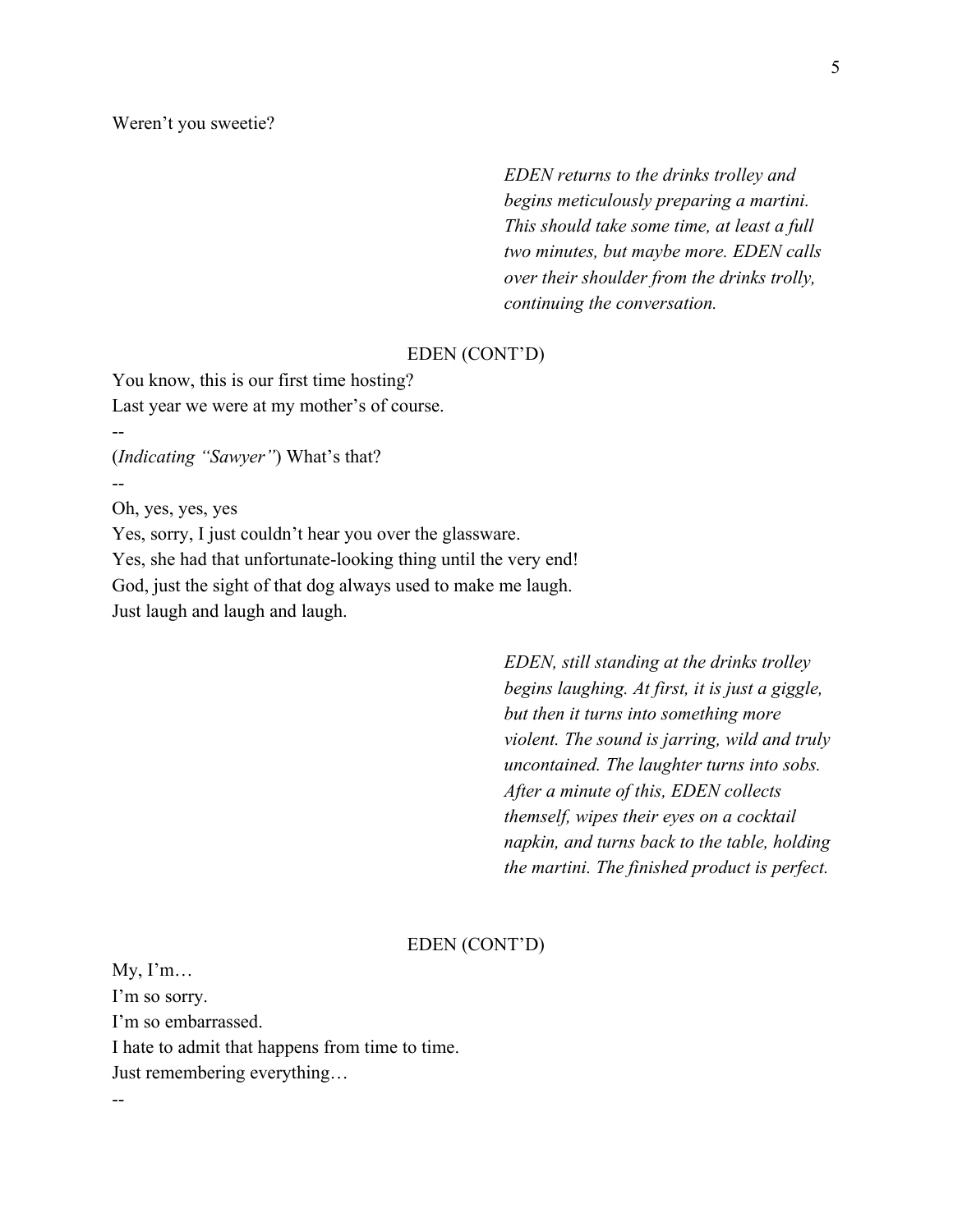No, I'll be fine, dear, thank you so much. It's so wonderful to see you all gathered here together. Truly, it just...just warms our hearts.

> *EDEN raises the martini glass to the table briefly, as if to toast the fortune of their good company, then takes the martini to their lips and drains the glass.*

# EDEN (CONT'D)

(*Looking to "Riley")* What? Why are you looking at me like -- (*Realizing what they have just done*) Oh my goodness! Oh my -- (*Beginning to laugh again, though much more controlled*) God, I wish I could say this never happens. I swear, I'm just useless! --

(*Through laughter*) At least we're all getting a good laugh out of this. I'm absolutely mortified. Please, let me go make you another. No, I insist!

> *EDEN returns to the drinks trolley and begins again the meticulous act of preparing a fresh martini. This time, they do so in silence. It is excruciating. Finally, they turn around, proudly displaying the new martini.*

#### EDEN (CONT'D)

Now, before I get greedy… (*Pretending to lift the glass to their lips*) Ha! I'm just joking of course, Here you go, hun.

> *EDEN places the martini down in front of the New Guest.*

### EDEN (CONT'D)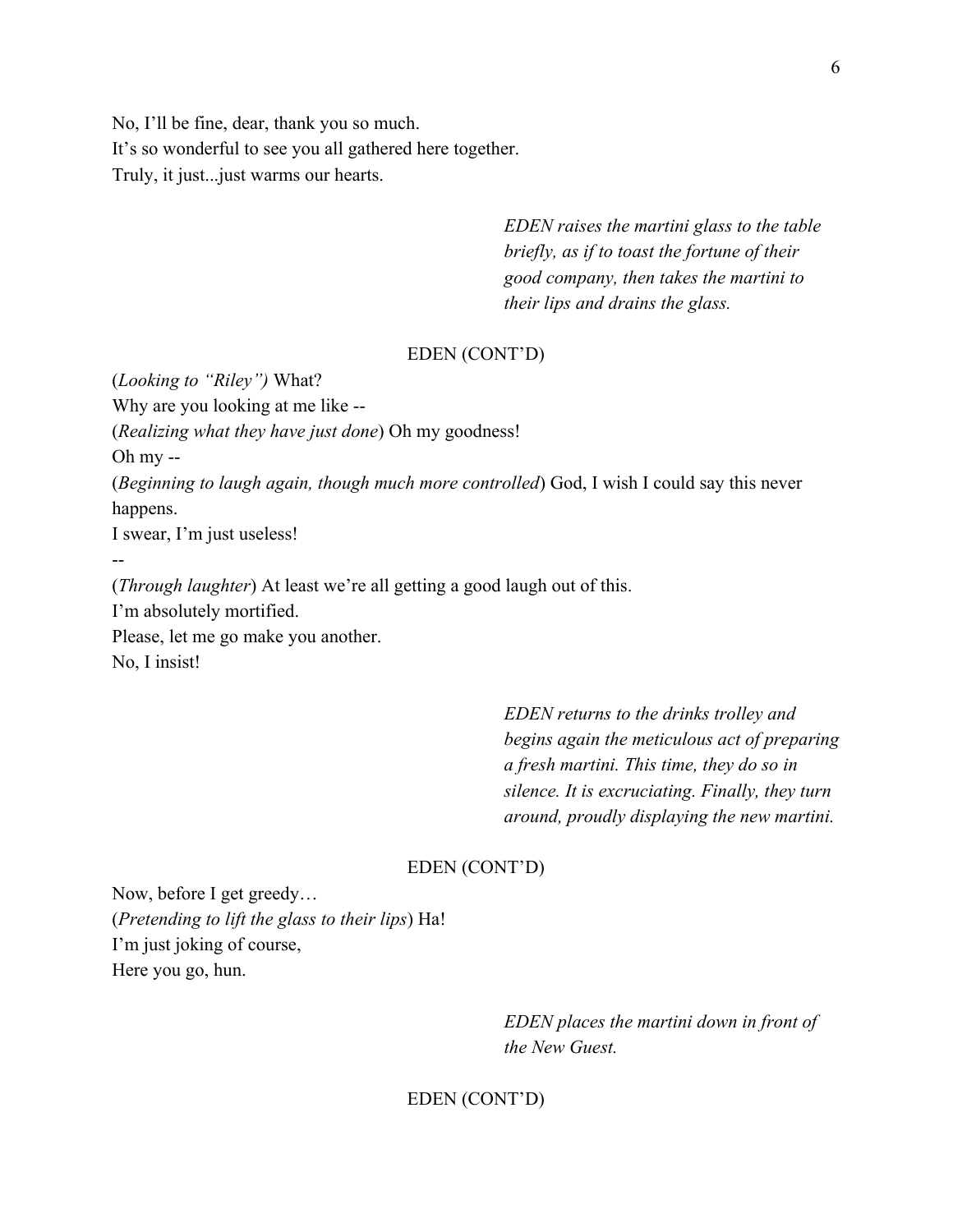(*Tilting their head to face "Lennon"*) I'm sorry?

-- No, no, not yet. (*Placing their hand to their stomach*) I mean we've been trying for ages, As I'm sure you all know. We're trying really hard to stay positive, but ---- (*Indicating "Lennon"*) No, I know. It's all in God's hands. It's just so frustrating sometimes. (*To the room*) It's been a real trial for us. You know after losing our first during the… You know... I just didn't think I'd even survive the grief, You know? So of course every day is a miracle, but. Well. We're praying maybe 2023 will be our year. -- (*Indicating "Branch"*) Thank you. I think so too. I mean, Riley is a *born* parent. (*To "Riley"*) No, no! Don't you even try arguing with me! You are going to be an absolute natural! -- (*To "Branch"*) Oh my goodness! Aren't you just the kindest soul? Well that is just the best compliment I could ever receive. Thank you, sweetie. -- (*To the New Guest*) So what has been going on in your life? I want to know everything. I swear I haven't stepped out of the house all week, I've just been cooking, cooking, cooking! Did you ever go out with that guy?

Spill, spill!

*As EDEN listens to the New Guest, they stealthily clear all of the wine glasses from*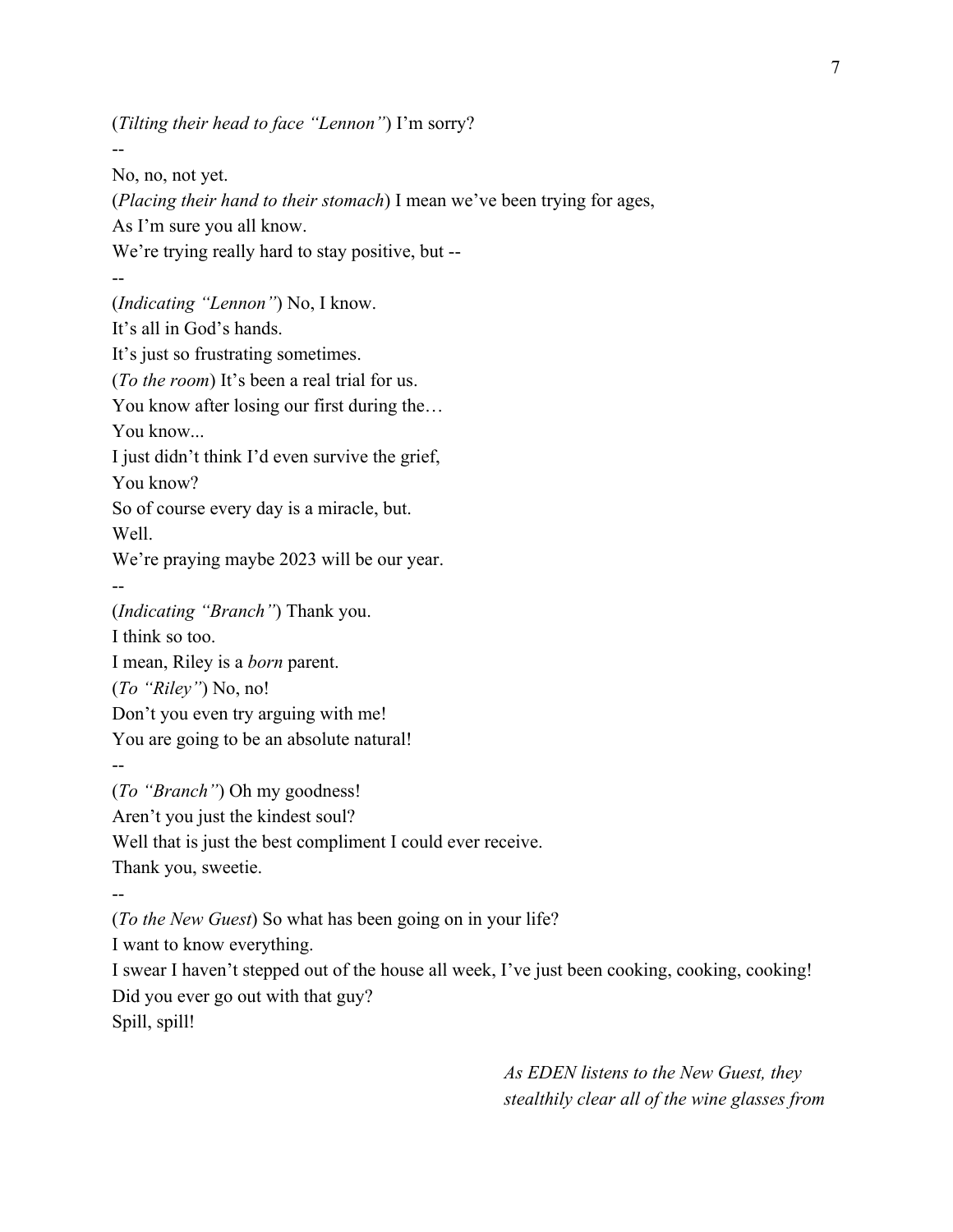*the table, draining every one before returning them to the trolley. They continue this through the following.*

## EDEN (CONT'D)

 $-$ (*Scandalized*) Oh my GOD! You are such a riot! (*To "Riley"*) Didn't I tell you, Riles? Didn't I tell you that we had to invite her? (*To the guest*) I have been absolutely *dying* for some of your wacky stories. I swear, you live the most interesting life. You know I always looked up to you. -- I did! I swear! I feel like you're always just grabbing life by the balls (Pardon the expression everyone) And I just… God. I'd love to live a day in your skin. I feel like every day for me is just the same. -- No, really! Since the virus, I just... I don't know, I mean I do the usual stuff. I read, I jog, I bake. I've done every puzzle I could get my hands on, I've seen everything I think there is to see on TV. But it's just all the same! Every day is just the same. Just the same…

Shut *UP!*

*The wine glasses now all empty and put away, EDEN stares off into space for a moment, as if remembering something both very happy and devastatingly sad. They*